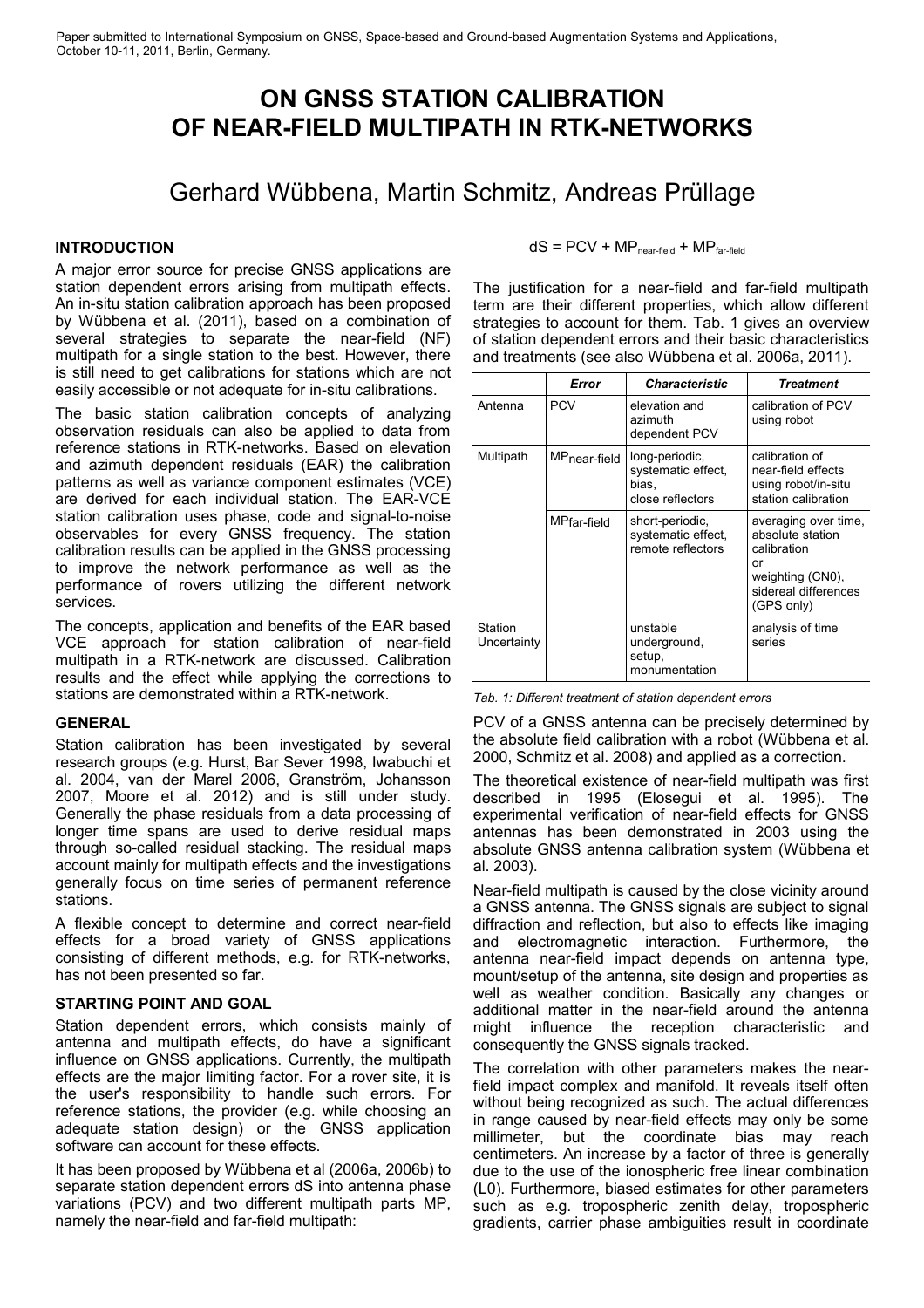errors, mainly in the height component. Finally, the satellite constellation and elevation mask influence the positioning error, which give an additional time and spacial dependency. For details refer to Wübbena et al. (2006a, 2006b), Dilßner et al. (2008).

The effects of far-field multipath is generally known. It can be reduced in static applications with sufficient observation time or by carrier-to-noise (CN0) weighting in dynamic applications. Station uncertainties are listed in [Tab. 1](#page-0-0) for completeness and are not further discussed.

Near-field effects, however, are currently the most important not modeled station dependent error source and its complex interaction reduces the performance of GNSS applications (accuracy, availability, reliability). Therefore the demand for strategies to deal with nearfield effects exists.

#### **APPROACHES AND METHODS TO DETERMINE NEAR-FIELD EFFECTS**

Geo++ developed and analyzed different approaches and methods to determine, handle and correct nearfield effects [\(Tab. 2\)](#page-1-0). The approaches separate the near-field multipath for a single station.

The difference between a standard antenna calibration and a calibration with a representative mock-up of the setup/mounting is an explicit determination of the nearfield impact on an antenna. It is not always possible to resemble the site setup in all its complexity in such a near-field calibration. But even in the case of remaining differences to the actual setup conditions, it generally gives a representative and good approximation (e.g. Schmitz et al. 2008).

| #              | Approach                                                                                     | Method                                                                                                               |
|----------------|----------------------------------------------------------------------------------------------|----------------------------------------------------------------------------------------------------------------------|
| 1              | explicit determination                                                                       | robot calibration<br>(since 2002)<br>(e.g. Schmitz et al. 2008)                                                      |
| $\overline{2}$ | noisifying multipath                                                                         | station calibration using robot<br>(Böder et al. 2001)                                                               |
| 3              | averaging multipath                                                                          | multiple station setup<br>(Wübbena et al. 2006b)                                                                     |
| 4              | determine near-field<br>correction and weighting<br>from $11 & 812$ residuals                | in-situ station calibration with<br>calibrated, multipath free<br>equipment $(\# 1)$ – CaNF<br>(Wübbena et al. 2011) |
| 5              | determine near-field<br>correction and weighting<br>from L0 residuals in<br>redundant setups | in-situ station calibration/ NF<br>compensation within a network of<br>GNSS reference stations - CoNF                |
| 6              | combination of approaches                                                                    | use of some in-situ calibrated<br>stations $(# 4)$ and apply it to<br>constrain $# 5 - CNF$                          |

<span id="page-1-0"></span>*Tab. 2: Different approaches to determine near-field effects of a reference station*

In-situ station calibration, however, provides access to the actual and complete near-field of a site. First, a single site calibration using a robot has been investigated (Böder et al. 2006) very efficiently, but effort and costs complicate this technique to become an operational method. The separation of multipath between stations was achieved through nosifying the impact for one station with the robot.

Another method averaged near-field mutipath using differently chosen station setups to separate the actual impact on a reference station. This approach was theoretically feasible, but showed up to have not enough control and reliability for high quality results (Wübbena et al. 2006b).

# **CALIBRATION OF NEAR-FIELD EFFECTS (CaNF)**

A synergism from the previously analyzed methods is the in-situ station *ca*libration of *n*ear-*f*ield with calibrated equipment (CaNF) presented in Wübbena et al. 2011. Several calibrated station setups free of near-field and with low far-field impact are operated over short distances at a reference station site to access the GNSS observable. Phase and code corrections for the original observable (e.g. L1, L2) as well as weighting schemes for near-field multipath are derived from a combined processing for the reference site. The approach is scalable and uses redundancy to obtain e.g. the complete GNSS visibility of the reference station.

There are often stations which are not easily accessible or not suited for an in-situ calibrations. Therefore a method is required to determine corrections and weighting schemes to compensate near-field effects from a network of reference stations. Basically, the concept of the CaNF method is applied to GNSS data in a redundant RTK-networks. Instead of the original observable, the ionospheric free linear combination has to be used. Therefore the method is termed compensation of near-field effect (CoNF). It will be presented in the following paragraphs.

As stated as the last method in [Tab. 2,](#page-1-0) a flexible and therefore very promising strategy is the combination and integration of the different methods.

# **COMPENSATION OF NEAR-FIELD EFFECTS (CoNF)**

The station calibration concepts is based on analyzing GNSS observation residuals. In RTK-networks the L0 residuals are the primary signal for near-field corrections. The original observable L1, L2 and L5 are not fully accessible due to non-distinguishable ionospheric effects.

Nevertheless, the basic concept of the CaNF calibration can be applied: *e*levation and *a*zimuth dependent nondifferenced ionospheric free signal *r*esiduals (EAR) are used to determine correction models and weighting schemes. As the algorithm is using different observables (phase, code and carrier-to-noise for every GNSS frequency) and their properties, the weighting is comparable to a *v*ariance *c*omponent *e*stimates (VCE). A EAR-VCE model is estimated for each individual station.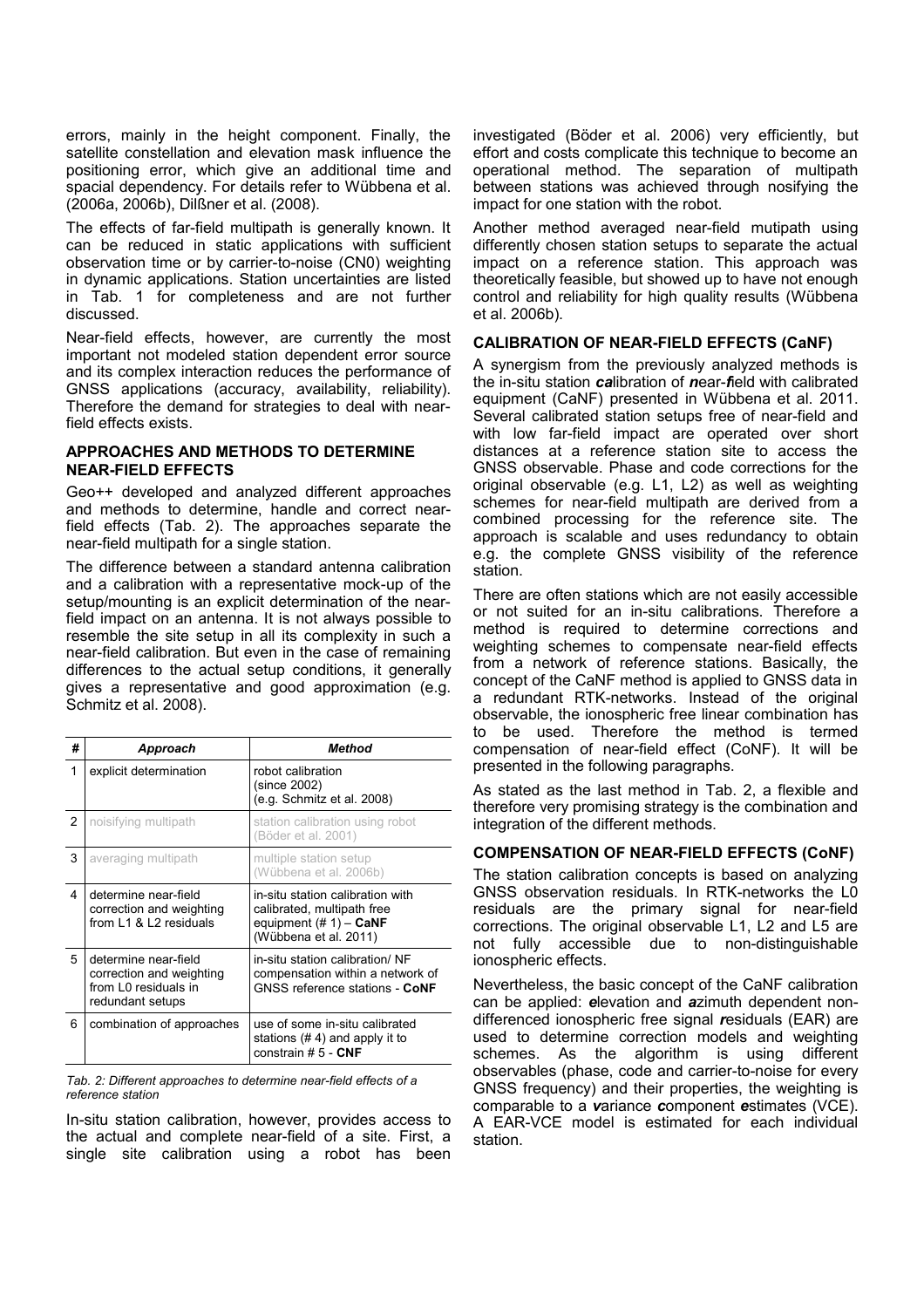One central task is to separate individual near-field effects of one station and reducing correlation with any other station while using a network of stations. Sufficient redundancy in the network utilizes the compensation of near-field for all network stations. The combination of different methods from [Tab. 2](#page-1-0) can in addition constrain the separation of effects, which is addressed further below.

The GNSS data of the network allows the analysis of the site's near-field multipath and the actual determination of single station near-field multipath. The EAR-VCE model can be applied in the GNSS processing to improve the network performance as well as the performance of rovers utilizing the different network services.

#### **RESIDUAL ANALYSIS IN RTK-NETWORK**

A set of 20 reference stations from the BKG<sup>\*</sup> GREF network was selected and a real-time GNSS networking was setup with the software package Geo++ GNSMART. The RTK-network covers complete Germany with an average station distance of about 160 km and is depicted in [Fig. 1.](#page-2-3)

An automatic procedure estimates EAR-VCE correction and weighting and also automatically applies them in the GNSS networking. The system is designed adaptive, which means that the EAR-VCE models are permanently estimated based on current observations and regularly updated. Hence, the compensation model is steadily improved and adopts changes at a site (currently on a daily basis).



<span id="page-2-3"></span>*Fig. 1: RTK-network of 20 GREF stations*

Two different stations are presented as an examples for the residual analysis from the network. The antenna of station GOET is mounted on a pillar with a clear surrounding (Fig. [2\)](#page-2-2), while the antenna of station HUEG is located on a mast attached to a building [\(Fig. 3\)](#page-2-1). The orientation of the antennas can be exploited from the cable connectors (oriented North for GOET, South for HUEG).

The residual plots in [Fig. 4,](#page-2-0) [Fig. 5,](#page-3-0) [Fig. 6](#page-3-1) are derived from the automated and iterative estimation in the 20 station GREF network and reflect the situation in October 2011 (doy 277) from several days of observations.



*Fig. 2: GREF station GOET*

<span id="page-2-1"></span>*Fig. 3: GREF station HUEG*

<span id="page-2-2"></span>There is basically no obstructions detectable for station GOET from the GPS L0 residuals [\(Fig. 4\)](#page-2-0). A prominent band of larger residuals is visible in EW direction up to  $\sim$ 30 $^{\circ}$ -60 $^{\circ}$  zenith distance in the 2D plot. The example also shows, that high elevations are not necessarily free of multipath.

Within a short satellite path significant systematic residual changes occur covering the complete range of residuals. A comparable plot is derived independently from GLO L0 residuals. The inclination of the GLONASS satellites result into a smaller Northern hole with no satellite observations. Differences in the residuals are due to slightly different signal frequencies compared to GPS.



<span id="page-2-0"></span>*Fig. 4: GPS L0 and GLO L0 residual station GOET (277, 2011)*

The GPS and GLO L0 residuals of GREF station HUEG are displayed in [Fig. 5.](#page-3-0) No general obstruction is present. The station is less disturbed in high elevations, but near-field multipath is apparent in low elevations and especially in Northern directions. These pattern are caused by the roof and/or building edges/walls. Again, a similar pattern is obtained from the GLO L0 residuals.

The residual analysis clearly shows near-field effects on the two sites, which correlates with the station setup. The L0 residuals range from about -8 mm to +8 mm. Moreover, very critical gradients – large residual changes over small elevation ranges – are obvious. Therefore effects in the position domain can be expected, if no correction is applied.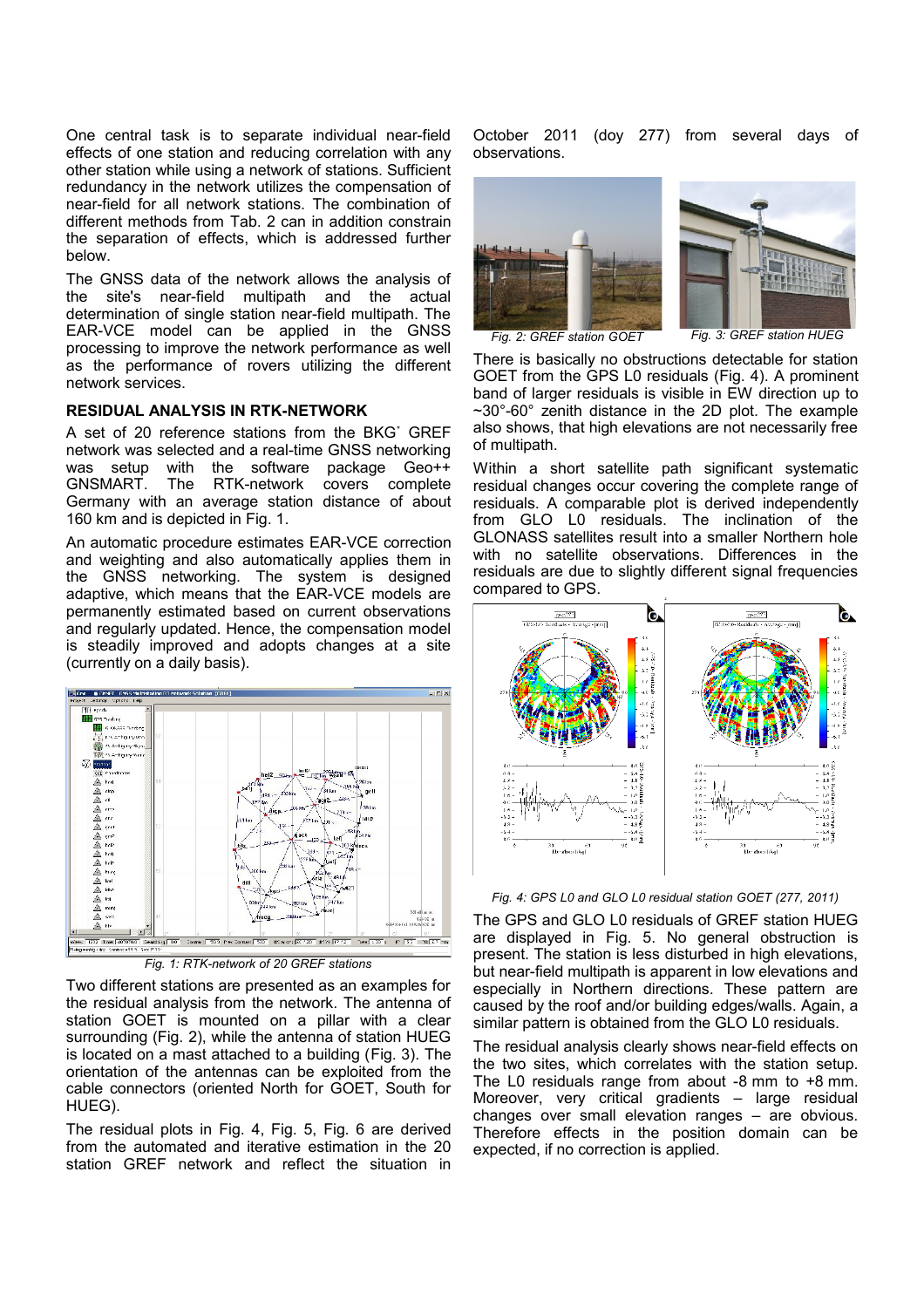

<span id="page-3-0"></span>*Fig. 5: GPS L0 and GLO L0 residual station HUEG (277, 2011)*

In addition to the phase observable also the code observable are used in the EAR-VCE models. In [Fig. 6](#page-3-1) code GPS C1 residual for the two station GOET and HUEG are shown. The pattern differ compared to the L0 phase residuals due to the different signal properties.



<span id="page-3-1"></span>*Fig. 6: Code GPS C1 residual station GOET, HUEG (277, 2011)*

#### **VERIFICATION EXPERIMENT**

A special real-time experiment was executed over 51 days to verify the CoNF results in the position domain. Two identical real-time sub-networks of seven GREF stations around HOFJ were setup. The subnetwork design is shown for one of the two networks in [Fig. 7.](#page-3-4)

The data streams of all stations including HOFJ were duplicated. For one network, the data streams were uncorrected, for the other network the EAR-VCE models were applied for all stations. Station HOFJ served as a rover station.

The coordinates of the reference stations were introduced as known, while station HOFJ was kept free to evaluate the effect of the EAR correction. In both subnetworks a filter reset of all station dependent parameters of station HOFJ (e.g. ambiguities, coordinates, etc.) was simultaneously executed every 5 minutes based on absolute time. This procedure provided comparable positioning results. The troposphere was estimated. The coordinate estimation from the RTK positioning were analyzed.



<span id="page-3-4"></span>*station sub-network (fixed coordinates)*

Comparing [Fig. 8](#page-3-3) without correction and Fig. [9](#page-3-2) with EAR-VCE corrections reveals a significant improvement in both, horizontal and height coordinate components. The differences to a reference position amount for the uncorrected experiment are up to 4 cm in Northing, 2.5 cm in Easting and up to 14 cm in height. The corrected experiments shows generally smaller differences (height up to 6 cm) for the 5 minutes RTK positioning solutions.



<span id="page-3-3"></span> $-$  Module *Fig. 8: Coordinate differences station HOFJ without EAR correction over 24 h (288, 2011)*

-e-Folke



<span id="page-3-2"></span>*Fig. 9: Coordinate differences station HOFJ, with EAR correction over 24 h (288, 2011)*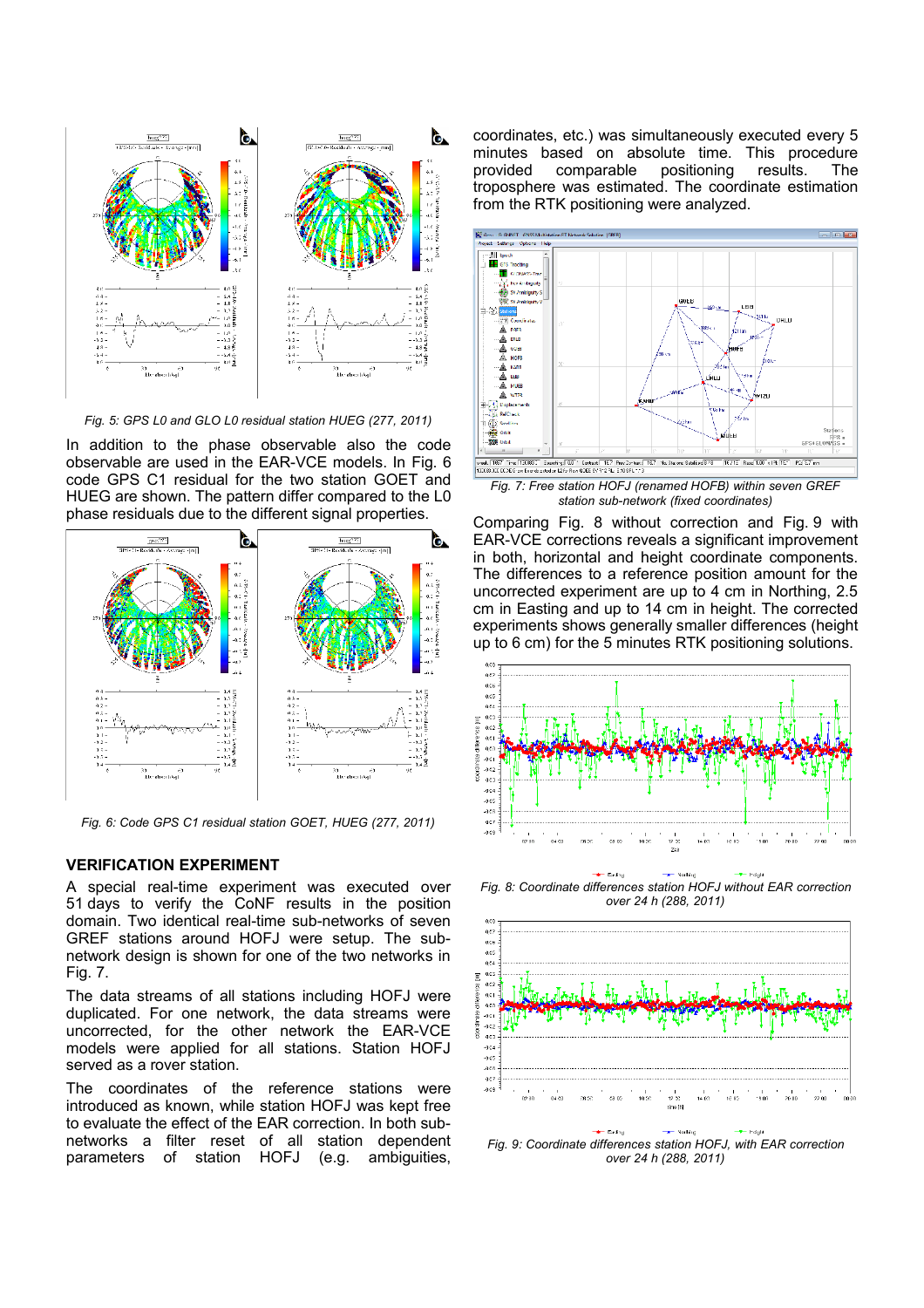As expected by theory, the EAR-VCE improvement for the near-field multipath is largest for the height component. [Fig. 10](#page-4-4) shows the differences of the height component between the two data sets with and without EAR-VCE correction in more detail.



<span id="page-4-4"></span>*Fig. 10: Difference in easting /red), northing (blue) and height (red) with/without EAR correction over 24 h (HOFJ 288, 2011)*

The histograms in [Fig. 11,](#page-4-3) [Fig. 12](#page-4-2) and [Fig. 13](#page-4-1) show the distribution of the coordinate differences for station HOFJ to a reference for a time period of about 15 days. The sample size is about 4250 coordinate differences.

<span id="page-4-3"></span>

<span id="page-4-2"></span><span id="page-4-1"></span>*with (triangle) and without EAR correction (circle)*

An improvement in all coordinates components is clearly visible. The distribution around the reference is smaller for the coordinate differences with EAR-VCE correction and underlines the benefits.

[Fig. 14](#page-4-0) shows the standard deviation of the coordinate differences to the reference coordinate for 15 individual days. The improvement in 2D position and height demonstrates the good repeatability and consistency of the EAR-VCE corrections.



<span id="page-4-0"></span>*station HOFJ with and without EAR correction, over 15 individual days*

## **CNF –**

#### **CALIBRATION + COMPENSATION OF NEAR-FIELD**

A set of different methods has been developed and presented to determine near-field multipath effects. The methods can be combined in a flexible manner. All methods provide elevation and azimuth dependent correction/compensation and weighting models.

Considering a reference station network, the methods even allow the determination of near-field correction and weighting not only for L0, but also for the original signals. In this case, CaNF in-situ station calibrations are required for some selected sites in the network. The results for the original observable can then be used for constraining the CoNF method within a network of stations. The separation of the original signals from the ionospheric free signal L0 becomes possible through appropriate ionospheric modeling. As a result, L1, L2 and L5 correction and weighing scheme for all network sites can be derived.

This will be the topic of further investigations.

#### **SUMMARY AND DISCUSSION**

Near-field multipath has a significant impact on GNSS applications and is essential for the separation of errors, performance of sophisticated modeling, reliability and accuracy of applications. A rigorous and flexible treatment for determination and correction of near-field effects for a variety of GNSS applications is required.

In-situ near-field calibration/compensation methods have been developed, which can be combined to best suit different tasks. The different approaches use robot calibrations to obtain near-field free equipment, single site in-situ calibration utilizing near-field free equipment (CaNF) and residual analysis in redundant GNSS RTKnetworks to compensate near-field effects (CoNF). The combination of the CaNF and the CoNF methods is also